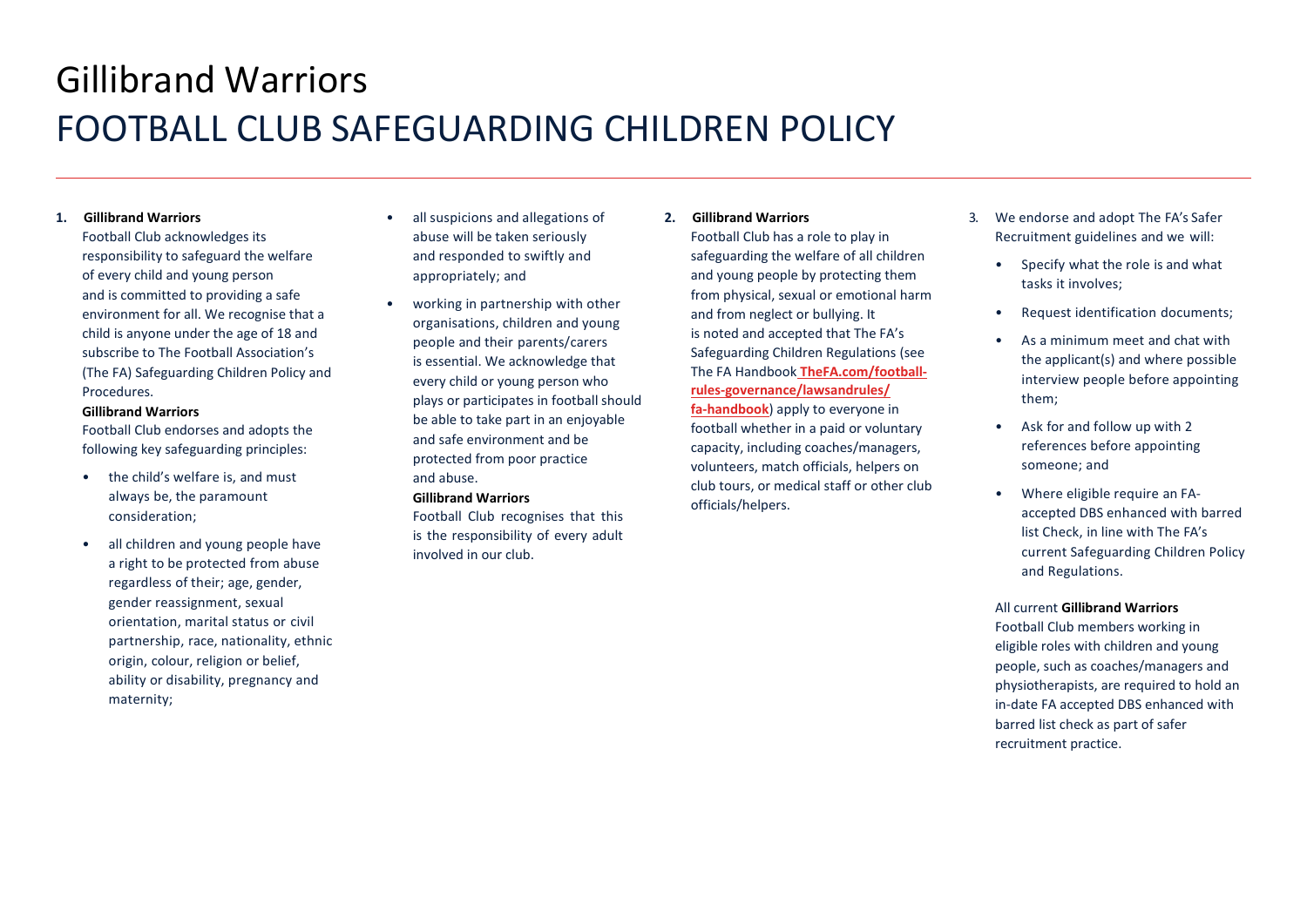If there are concerns regarding the appropriateness of an individual who is already involved or who has approached us to become part of

#### **Gillibrand Warriors**

Football Club, guidance will be sought from the County Football Association (CFA). It is noted and accepted that The FA will consider the relevance and significance of the information obtained via the DBS process and that all suitability decisions will be made in accordance with legislation and in the best interests of children and young people.

It is accepted that The FA aims to prevent people with a history of relevant and significant offending from having contact with children or young people and the opportunity to influence policies or practice with children or young people. This is to prevent direct sexual or physical harm to children and to minimise the risk of 'grooming' within football.

#### 4. **Gillibrand Warriors**

Football Club supports The FA's Whistle Blowing policy (as described in this paragraph) which requires any adult or young person with concerns about an adult in a position of trust within football can 'whistle blow' by contacting The FA Safeguarding Team on **0800 169 1863**, by writing to The FA Case Manager at The Football Association, Wembley Stadium, PO Box 1966, London SW1P 9EQ, by emailing **[Safeguarding@TheFA.com](mailto:Safeguarding@TheFA.com)** or alternatively by going direct to the Police, Children's Social Care or the NSPCC. **Gillibrand Warriors**

Football Club encourages everyone to know about The FA's Whistle Blowing Policy and to utilise it if necessary.

#### 5. **Gillibrand Warriors**

Football Club has appointed a Club Welfare Officer (Youth Teams) ("CWO") in line with The FA's role profile who has completed the Safeguarding Children and Welfare Officers Workshop by the CWO. The post holder will be involved with ongoing Welfare Officer training provided by The FA and/or CFA. The CWO is the first point of contact for all club members regarding concerns about the welfare of any child or young person. The CWO will liaise directly with the CFA Designated Safeguarding Officer and will be familiar with the procedures for referring any concerns. The CWO will also play a proactive role in increasing awareness of respect, poor practice and abuse amongst club members.

- 6. We acknowledge and endorse The FA's identification of bullying as a category of abuse. Bullying of any kind is not acceptable at our club. If bullying does occur, all players and parents/carers should be able to access our antibullying policy and know that incidents will be dealt with appropriately. Incidents need to be reported to the CWO and in cases of serious bullying the CFA Designated Safeguarding Officer may be contacted.
- 7. Codes of conduct for Players, Parents/ Spectators, Officials and Coaches (as required by the CPSU Safeguarding Standards) have been implemented by **Gillibrand Warriors**

Football Club. In order to police these codes of conduct the club has clear actions it will take regarding repeated or serious misconduct at club level and acknowledges the possibility of potential sanctions which may be implemented by the CFA in more serious circumstances.